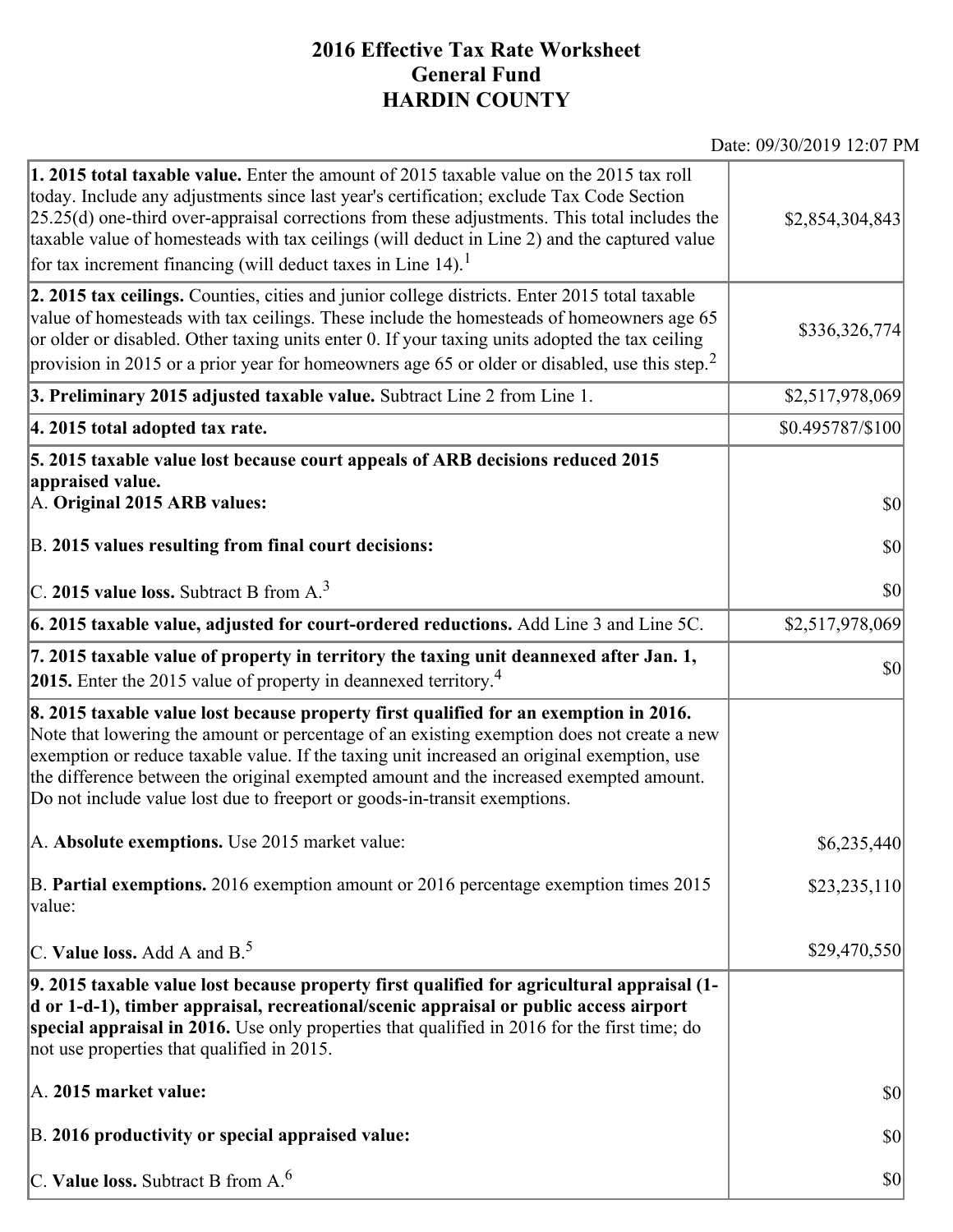| 10. Total adjustments for lost value. Add lines 7, 8C and 9C.                                                                                                                                                                                                                                                                                                                                                                                                                                                                                                                                                                                                                                                            | \$29,470,550    |
|--------------------------------------------------------------------------------------------------------------------------------------------------------------------------------------------------------------------------------------------------------------------------------------------------------------------------------------------------------------------------------------------------------------------------------------------------------------------------------------------------------------------------------------------------------------------------------------------------------------------------------------------------------------------------------------------------------------------------|-----------------|
| 11. 2015 adjusted taxable value. Subtract Line 10 from Line 6.                                                                                                                                                                                                                                                                                                                                                                                                                                                                                                                                                                                                                                                           | \$2,488,507,519 |
| 12. Adjusted 2015 taxes. Multiply Line 4 by Line 11 and divide by \$100.                                                                                                                                                                                                                                                                                                                                                                                                                                                                                                                                                                                                                                                 | \$12,337,696    |
| 13. Taxes refunded for years preceding tax year 2015. Enter the amount of taxes refunded<br>by the taxing unit for tax years preceding tax year 2015. Types of refunds include court<br>decisions, Tax Code Section 25.25(b) and (c) corrections and Tax Code Section 31.11<br>payment errors. Do not include refunds for tax year 2015. This line applies only to tax years<br>preceding tax year $2015$ . <sup>7</sup>                                                                                                                                                                                                                                                                                                 | \$9,734         |
| 14. Taxes in tax increment financing (TIF) for tax year 2015. Enter the amount of taxes<br>paid into the tax increment fund for a reinvestment zone as agreed by the taxing unit. If the<br>taxing unit has no 2016 captured appraised value in Line 16D, enter $08$                                                                                                                                                                                                                                                                                                                                                                                                                                                     | $ 10\rangle$    |
| 15. Adjusted 2015 taxes with refunds and TIF adjustment. Add Lines 12 and 13, subtract<br>Line $149$                                                                                                                                                                                                                                                                                                                                                                                                                                                                                                                                                                                                                     | \$12,347,430    |
| 16. Total 2016 taxable value on the 2016 certified appraisal roll today. This value<br>includes only certified values and includes the total taxable value of homesteads with tax<br>ceilings (will deduct in Line 18). These homesteads include homeowners age 65 or older or<br>disabled. <sup>10</sup>                                                                                                                                                                                                                                                                                                                                                                                                                |                 |
| A. Certified values:                                                                                                                                                                                                                                                                                                                                                                                                                                                                                                                                                                                                                                                                                                     | \$2,886,556,690 |
| B. Counties: Include railroad rolling stock values certified by the Comptroller's office:                                                                                                                                                                                                                                                                                                                                                                                                                                                                                                                                                                                                                                | \$15,109,257    |
| $ C$ . Pollution control exemption: Deduct the value of property exempted for the current tax<br>year for the first time as pollution control property:                                                                                                                                                                                                                                                                                                                                                                                                                                                                                                                                                                  | $ 10\rangle$    |
| D. Tax increment financing: Deduct the 2016 captured appraised value of property taxable<br>by a taxing unit in a tax increment financing zone for which the 2016 taxes will be deposited<br>into the tax increment fund. Do not include any new property value that will be included in<br>Line 21 below.                                                                                                                                                                                                                                                                                                                                                                                                               | \$0             |
| <b>E. Total 2016 value.</b> Add A and B, then subtract C and D.                                                                                                                                                                                                                                                                                                                                                                                                                                                                                                                                                                                                                                                          | \$2,901,665,947 |
| $ 17.$ Total value of properties under protest or not included on certified appraisal roll. $^{12}$                                                                                                                                                                                                                                                                                                                                                                                                                                                                                                                                                                                                                      |                 |
| A. 2016 taxable value of properties under protest. The chief appraiser certifies a list of<br>properties still under ARB protest. The list shows the appraisal district's value and the<br>taxpayer's claimed value, if any, or an estimate of the value if the taxpayer wins. For each of<br>the properties under protest, use the lowest of these values. Enter the total value. <sup>13</sup>                                                                                                                                                                                                                                                                                                                         | \$23,520,023    |
| B. 2016 value of properties not under protest or included on certified appraisal roll.<br>The chief appraiser gives taxing units a list of those taxable properties that the chief<br>appraiser knows about, but are not included in the appraisal roll certification. These<br>properties also are not on the list of properties that are still under protest. On this list of<br>properties, the chief appraiser includes the market value, appraised value and exemptions for<br>the preceding year and a reasonable estimate of the market value, appraised value and<br>exemptions for the current year. Use the lower market, appraised or taxable value (as<br>appropriate). Enter the total value. <sup>14</sup> | \$0             |
| C. Total value under protest or not certified: Add A and B.                                                                                                                                                                                                                                                                                                                                                                                                                                                                                                                                                                                                                                                              | \$23,520,023    |
| 18. 2016 tax ceilings. Counties, cities and junior colleges enter 2016 total taxable value of<br>homesteads with tax ceilings. These include the homesteads of homeowners age 65 or older                                                                                                                                                                                                                                                                                                                                                                                                                                                                                                                                | \$364,288,550   |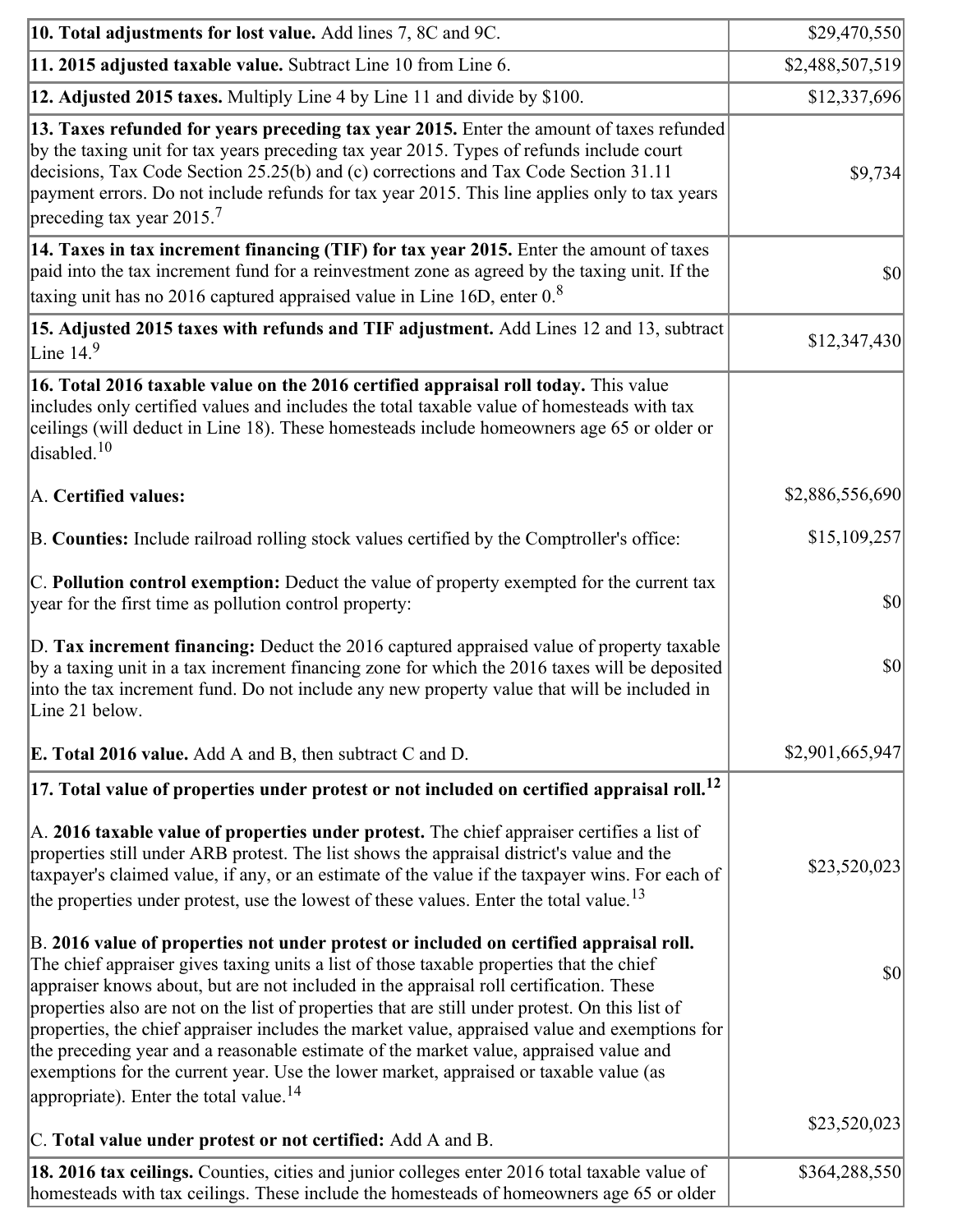| or disabled. Other taxing units enter 0. If your taxing units adopted the tax ceiling provision<br>$\left  \text{in } 2015 \text{ or a prior year for home owners age } 65 \text{ or older or disabled, use this step.} \right ^{15}$                                                                                                                                                                                                                                                                                                                                                                                                        |                  |
|----------------------------------------------------------------------------------------------------------------------------------------------------------------------------------------------------------------------------------------------------------------------------------------------------------------------------------------------------------------------------------------------------------------------------------------------------------------------------------------------------------------------------------------------------------------------------------------------------------------------------------------------|------------------|
| 19. 2016 total taxable value. Add Lines 16E and 17C. Subtract Line 18.                                                                                                                                                                                                                                                                                                                                                                                                                                                                                                                                                                       | \$2,560,897,420  |
| 20. Total 2016 taxable value of properties in territory annexed after Jan. 1, 2015.<br>Include both real and personal property. Enter the 2016 value of property in territory<br>$\vert$ annexed. <sup>16</sup>                                                                                                                                                                                                                                                                                                                                                                                                                              | \$0              |
| 21. Total 2016 taxable value of new improvements and new personal property located<br>in new improvements. New means the item was not on the appraisal roll in 2015. An<br>improvement is a building, structure, fixture or fence erected on or affixed to land. New<br>additions to existing improvements may be included if the appraised value can be<br>determined. New personal property in a new improvement must have been brought into the<br>taxing unit after Jan. 1, 2015, and be located in a new improvement. New improvements do<br>include property on which a tax abatement agreement has expired for $2016$ . <sup>17</sup> | \$49,378,650     |
| 22. Total adjustments to the 2016 taxable value. Add Lines 20 and 21.                                                                                                                                                                                                                                                                                                                                                                                                                                                                                                                                                                        | \$49,378,650     |
| 23. 2016 adjusted taxable value. Subtract Line 22 from Line 19.                                                                                                                                                                                                                                                                                                                                                                                                                                                                                                                                                                              | \$2,511,518,770  |
| <b>24. 2016 effective tax rate.</b> Divide Line 15 by Line 23 and multiply by $$100$ . <sup>18</sup>                                                                                                                                                                                                                                                                                                                                                                                                                                                                                                                                         | \$0.491632/\$100 |
| <b>25. COUNTIES ONLY.</b> Add together the effective tax rates for each type of tax the county<br>levies. The total is the $2016$ county effective tax rate. <sup>19</sup>                                                                                                                                                                                                                                                                                                                                                                                                                                                                   | \$0.571371/\$100 |

A county, city or hospital district that adopted the additional sales tax in November 2015 or in May 2016 must adjust its effective tax rate. The Additional Sales Tax Rate Worksheet sets out this adjustment. Do not forget to complete the Additional Sales Tax Rate Worksheet if the taxing unit adopted the additional sales tax on these dates.

<sup>1</sup>Tex. Tax Code Section  $26.012(14)$ <sup>2</sup>Tex. Tax Code Section  $26.012(14)$  $3$ Tex. Tax Code Section 26.012(13)  ${}^{4}$ Tex. Tax Code Section 26.012(15)  $5$ Tex. Tax Code Section 26.012(15)  ${}^{6}$ Tex. Tax Code Section 26.012(15)  $7$ Tex. Tax Code Section 26.012(13)  ${}^{8}$ Tex. Tax Code Section 26.03(c)

- $^{9}$ Tex. Tax Code Section 26.012(13)
- $10$ Tex. Tax Code Section 26.012(15)
- <sup>11</sup>Tex. Tax Code Section  $26.03(c)$
- <sup>12</sup>Tex. Tax Code Section  $26.01(c)$
- <sup>13</sup>Tex. Tax Code Section 26.04 and 26.041
- <sup>14</sup>Tex. Tax Code Section 26.04 and 26.041
- $15$ Tex. Tax Code Section 26.012(6)
- <sup>16</sup>Tex. Tax Code Section  $26.012(17)$
- <sup>17</sup>Tex. Tax Code Section  $26.012(17)$
- ${}^{18}$ Tex. Tax Code Section 26.04(c)
- <sup>19</sup>Tex. Tax Code Section 26.04(d)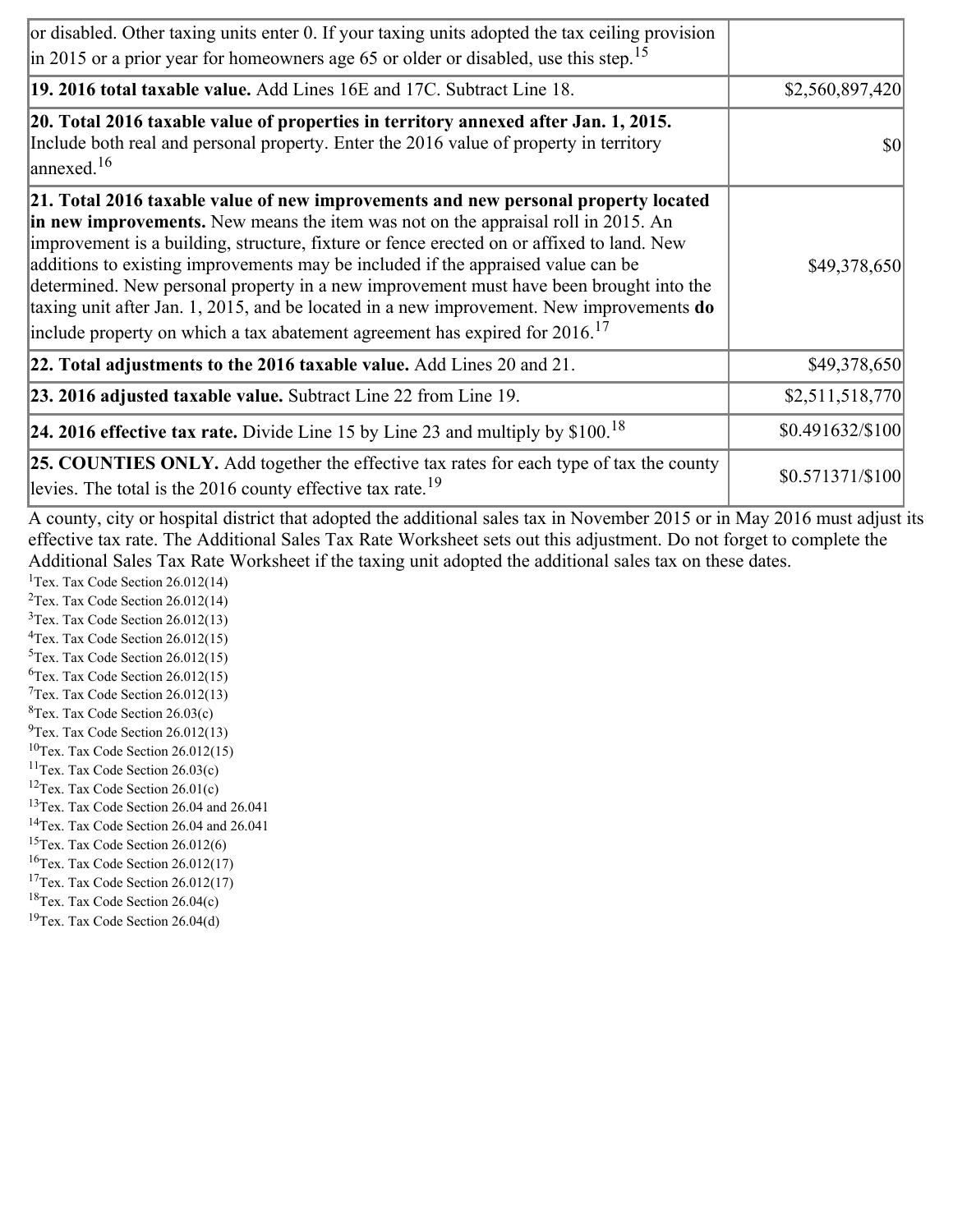## **2016 Rollback Tax Rate Worksheet General Fund HARDIN COUNTY**

Date: 09/30/2019

| 26. 2015 maintenance and operations (M&O) tax rate.                                                                                                                                                                                                                                                                                                                                                                                                                                                                                                                                                                                                                     | \$0.485326/\$100                    |
|-------------------------------------------------------------------------------------------------------------------------------------------------------------------------------------------------------------------------------------------------------------------------------------------------------------------------------------------------------------------------------------------------------------------------------------------------------------------------------------------------------------------------------------------------------------------------------------------------------------------------------------------------------------------------|-------------------------------------|
| $ 27.2015$ adjusted taxable value. Enter the amount from Line 11.                                                                                                                                                                                                                                                                                                                                                                                                                                                                                                                                                                                                       | \$2,488,507,519                     |
| 28. 2015 M&O taxes.                                                                                                                                                                                                                                                                                                                                                                                                                                                                                                                                                                                                                                                     |                                     |
|                                                                                                                                                                                                                                                                                                                                                                                                                                                                                                                                                                                                                                                                         |                                     |
| A. Multiply Line 26 by Line 27 and divide by $$100$ .                                                                                                                                                                                                                                                                                                                                                                                                                                                                                                                                                                                                                   | \$12,077,374                        |
| B. Cities, counties and hospital districts with additional sales tax: Amount of additional<br>sales tax collected and spent on M&O expenses in 2015. Enter amount from full year's sales<br>tax revenue spent for M&O in 2015 fiscal year, if any. Other taxing units enter 0. Counties<br>exclude any amount that was spent for economic development grants from the amount of<br>sales tax spent.                                                                                                                                                                                                                                                                     | $ 10\rangle$                        |
| C. Counties: Enter the amount for the state criminal justice mandate. If second or later year,<br>the amount is for increased cost above last year's amount. Other taxing units enter 0.                                                                                                                                                                                                                                                                                                                                                                                                                                                                                | \$63,350                            |
| D. Transferring function: If discontinuing all of a department, function or activity and<br>transferring it to another taxing unit by written contract, enter the amount spent by the taxing<br>unit discontinuing the function in the 12 months preceding the month of this calculation. If<br>the taxing unit did not operate this function for this 12-month period, use the amount spent<br>in the last full fiscal year in which the taxing unit operated the function. The taxing unit<br>discontinuing the function will subtract this amount in H below. The taxing unit receiving<br>the function will add this amount in H below. Other taxing units enter 0. | $ 10\rangle$                        |
| E. Taxes refunded for years preceding tax year 2015: Enter the amount of M&O taxes<br>refunded in the preceding year for taxes before that year. Types of refunds include court<br>decisions, Section 25.25(b) and (c) corrections and Section 31.11 payment errors. Do not<br>include refunds for tax year 2015. This line applies only to tax years preceding tax year<br> 2015.                                                                                                                                                                                                                                                                                      | \$9,528                             |
| F. Enhanced indigent health care expenditures: Enter the increased amount for the<br>current year's enhanced indigent health care expenditures above the preceding tax year's<br>enhanced indigent health care expenditures, less any state assistance.                                                                                                                                                                                                                                                                                                                                                                                                                 | $\vert \mathbf{S} \mathbf{O} \vert$ |
| G. Taxes in TIF: Enter the amount of taxes paid into the tax increment fund for a<br>reinvestment zone as agreed by the taxing unit. If the taxing unit has no 2016 captured<br>appraised value in Line 16D, enter 0.                                                                                                                                                                                                                                                                                                                                                                                                                                                   | $ 10\rangle$                        |
| H. Adjusted M&O Taxes. Add A, B, C, E and F. For taxing unit with D, subtract if<br>discontinuing function and add if receiving function. Subtract G.                                                                                                                                                                                                                                                                                                                                                                                                                                                                                                                   | \$12,150,252                        |
| 29. 2016 adjusted taxable value. Enter Line 23 from the Effective Tax Rate Worksheet.                                                                                                                                                                                                                                                                                                                                                                                                                                                                                                                                                                                   | \$2,511,518,770                     |
| 30. 2016 effective maintenance and operations rate. Divide Line 28H by Line 29 and<br>multiply by \$100.                                                                                                                                                                                                                                                                                                                                                                                                                                                                                                                                                                | \$0.483781/\$100                    |
| 31. 2016 rollback maintenance and operation rate. Multiply Line 30 by 1.08.                                                                                                                                                                                                                                                                                                                                                                                                                                                                                                                                                                                             | \$0.522483/\$100                    |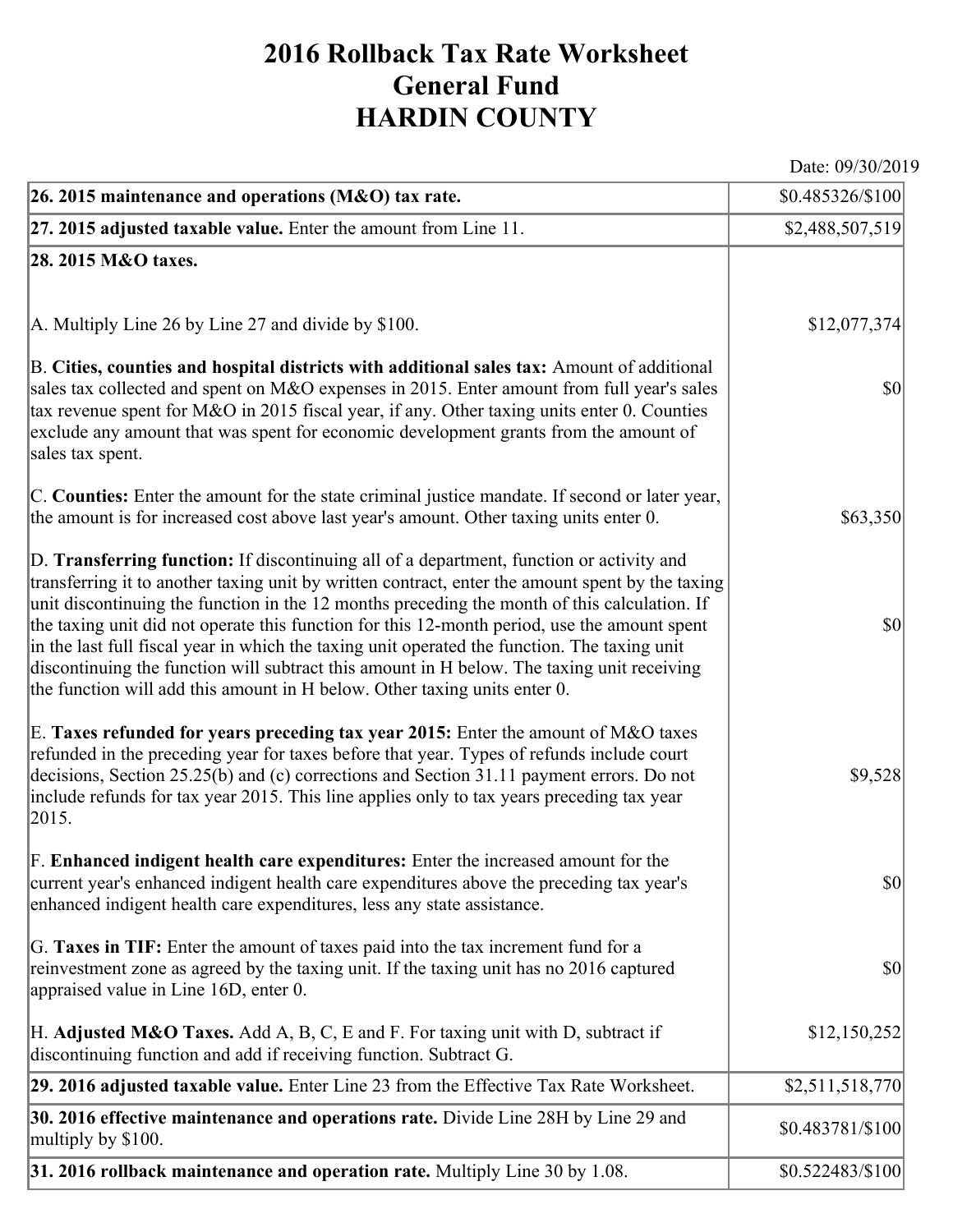| 32. Total 2016 debt to be paid with property taxes and additional sales tax revenue.<br>"Debt" means the interest and principal that will be paid on debts that:<br>$(1)$ are paid by property taxes,                                                                                                                                            |                  |
|--------------------------------------------------------------------------------------------------------------------------------------------------------------------------------------------------------------------------------------------------------------------------------------------------------------------------------------------------|------------------|
| $(2)$ are secured by property taxes,<br>$(3)$ are scheduled for payment over a period longer than one year and<br>(4) are not classified in the taxing unit's budget as $M&O$ expenses                                                                                                                                                           |                  |
| A. Debt also includes contractual payments to other taxing units that have incurred debts on<br>behalf of this taxing unit, if those debts meet the four conditions above. Include only<br>amounts that will be paid from property tax revenue. Do not include appraisal district budget<br>payments. List the debt in Schedule B: Debt Service. | \$332,454        |
| B. Subtract unencumbered fund amount used to reduce total debt.                                                                                                                                                                                                                                                                                  | 30               |
| C. Subtract <b>amount paid</b> from other resources.                                                                                                                                                                                                                                                                                             |                  |
| D. Adjusted debt. Subtract B and C from A.                                                                                                                                                                                                                                                                                                       | 30               |
|                                                                                                                                                                                                                                                                                                                                                  | \$332,454        |
| 33. Certified 2015 excess debt collections. Enter the amount certified by the collector.                                                                                                                                                                                                                                                         | $ 10\rangle$     |
| 34. Adjusted 2016 debt. Subtract Line 33 from Line 32D.                                                                                                                                                                                                                                                                                          | \$332,454        |
| 35. Certified 2016 anticipated collection rate. Enter the rate certified by the collector. If<br>the rate is 100 percent or greater, enter 100 percent.                                                                                                                                                                                          | 100.00%          |
| 36. 2016 debt adjusted for collections. Divide Line 34 by Line 35                                                                                                                                                                                                                                                                                | \$332,454        |
| 37. 2016 total taxable value. Enter the amount on Line 19.                                                                                                                                                                                                                                                                                       | \$2,560,897,420  |
| [38. 2016 debt tax rate. Divide Line 36 by Line 37 and multiply by \$100.                                                                                                                                                                                                                                                                        | \$0.012981/\$100 |
| <b>39. 2016 rollback tax rate.</b> Add Lines 31 and 38.                                                                                                                                                                                                                                                                                          | \$0.535464/\$100 |
| 40. COUNTIES ONLY. Add together the rollback tax rates for each type of tax the county<br>levies. The total is the 2016 county rollback tax rate.                                                                                                                                                                                                | \$0.624305/\$100 |

A taxing unit that adopted the additional sales tax must complete the lines for the Additional Sales Tax Rate. A taxing unit seeking additional rollback protection for pollution control expenses completes the Additional Rollback Protection for Pollution Control.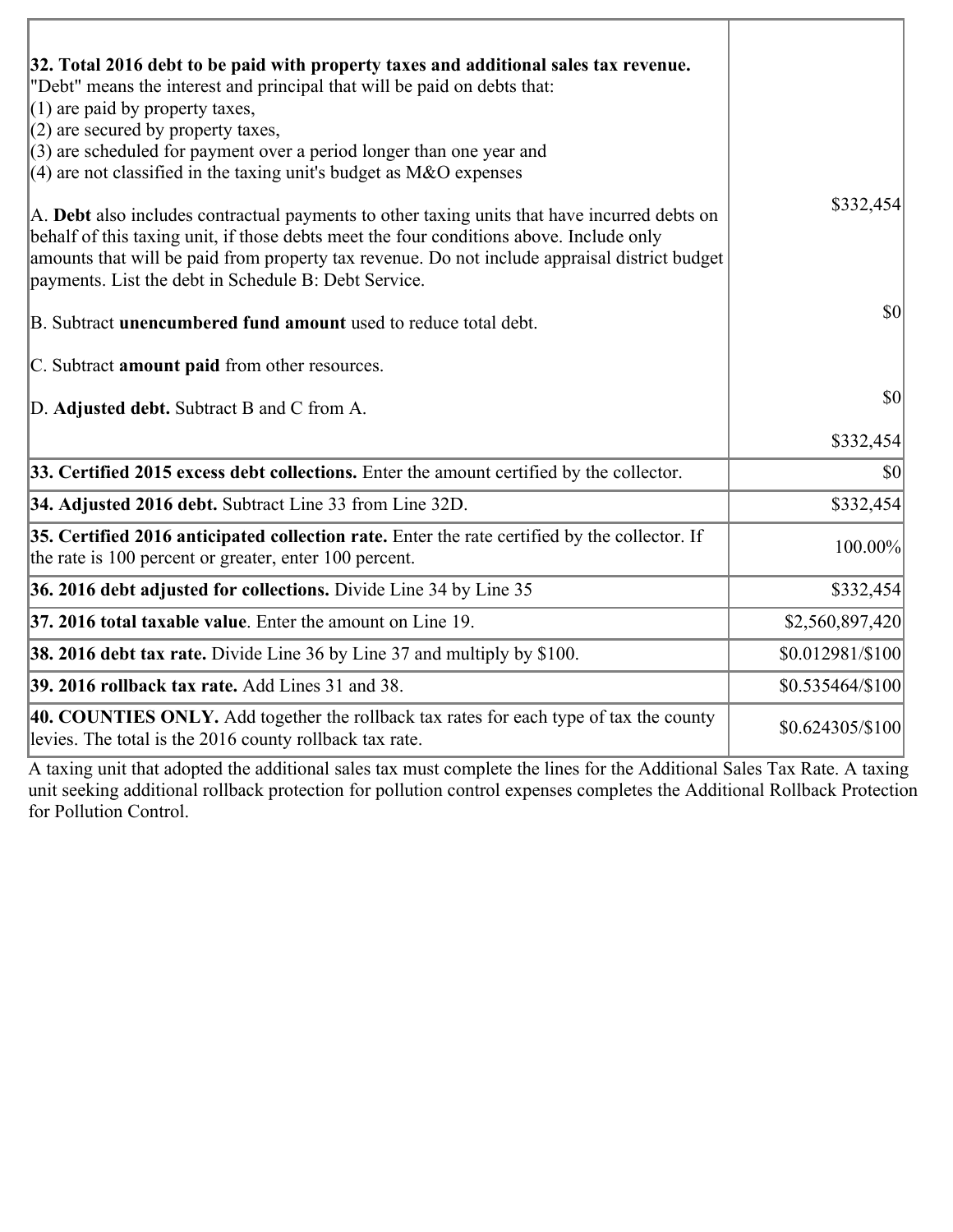## **2016 Effective Tax Rate Worksheet Special Road and Bridge Fund HARDIN COUNTY**

Date: 09/30/2019

| 1. 2015 total taxable value. Enter the amount of 2015 taxable value on the 2015 tax roll<br>today. Include any adjustments since last year's certification; exclude Tax Code Section<br>$[25.25(d)$ one-third over-appraisal corrections from these adjustments. This total includes the<br>taxable value of homesteads with tax ceilings (will deduct in Line 2) and the captured value<br>for tax increment financing (will deduct taxes in Line $14$ ). <sup>1</sup> | \$2,854,304,843  |
|-------------------------------------------------------------------------------------------------------------------------------------------------------------------------------------------------------------------------------------------------------------------------------------------------------------------------------------------------------------------------------------------------------------------------------------------------------------------------|------------------|
| 2. 2015 tax ceilings. Counties, cities and junior college districts. Enter 2015 total taxable<br>value of homesteads with tax ceilings. These include the homesteads of homeowners age 65<br>or older or disabled. Other taxing units enter 0. If your taxing units adopted the tax ceiling<br>provision in 2015 or a prior year for homeowners age 65 or older or disabled, use this step. <sup>2</sup>                                                                | \$336,326,774    |
| 3. Preliminary 2015 adjusted taxable value. Subtract Line 2 from Line 1.                                                                                                                                                                                                                                                                                                                                                                                                | \$2,517,978,069  |
| 4. 2015 total adopted tax rate.                                                                                                                                                                                                                                                                                                                                                                                                                                         | \$0.080413/\$100 |
| 5. 2015 taxable value lost because court appeals of ARB decisions reduced 2015                                                                                                                                                                                                                                                                                                                                                                                          |                  |
| appraised value.<br>A. Original 2015 ARB Values:                                                                                                                                                                                                                                                                                                                                                                                                                        | $ 10\rangle$     |
| B. 2015 values resulting from final court decisions:                                                                                                                                                                                                                                                                                                                                                                                                                    | \$0              |
| C. 2015 value loss. Subtract B from $A3$                                                                                                                                                                                                                                                                                                                                                                                                                                | \$0              |
| 6. 2015 taxable value, adjusted for court-ordered reductions. Add Line 3 and Line 5C.                                                                                                                                                                                                                                                                                                                                                                                   | \$2,517,978,069  |
| 7. 2015 taxable value of property in territory the taxing unit deannexed after Jan. 1,<br><b>2015.</b> Enter the 2015 value of property in deannexed territory. <sup>4</sup>                                                                                                                                                                                                                                                                                            | \$0              |
| 8. 2015 taxable value lost because property first qualified for an exemption in 2016.<br>Note that lowering the amount or percentage of an existing exemption does not create a new<br>exemption or reduce taxable value. If the taxing unit increased an original exemption, use<br>the difference between the original exempted amount and the increased exempted amount.<br>Do not include value lost due to freeport or goods-in-transit exemptions.                |                  |
| A. Absolute exemptions. Use 2015 market value:                                                                                                                                                                                                                                                                                                                                                                                                                          | \$6,235,440      |
| B. Partial exemptions. 2016 exemption amount or 2016 percentage exemption times 2015<br>value:                                                                                                                                                                                                                                                                                                                                                                          | \$23,235,110     |
| $ C$ . Value loss. Add A and B. <sup>5</sup>                                                                                                                                                                                                                                                                                                                                                                                                                            | \$29,470,550     |
| 9. 2015 taxable value lost because property first qualified for agricultural appraisal (1-<br>d or 1-d-1), timber appraisal, recreational/scenic appraisal or public access airport<br>special appraisal in 2016. Use only properties that qualified in 2016 for the first time; do<br>not use properties that qualified in 2015.                                                                                                                                       |                  |
| A. 2015 market value:                                                                                                                                                                                                                                                                                                                                                                                                                                                   | \$0              |
| B. 2016 productivity or special appraised value:                                                                                                                                                                                                                                                                                                                                                                                                                        | \$0              |
| C. Value loss. Subtract B from $A6$                                                                                                                                                                                                                                                                                                                                                                                                                                     | \$0              |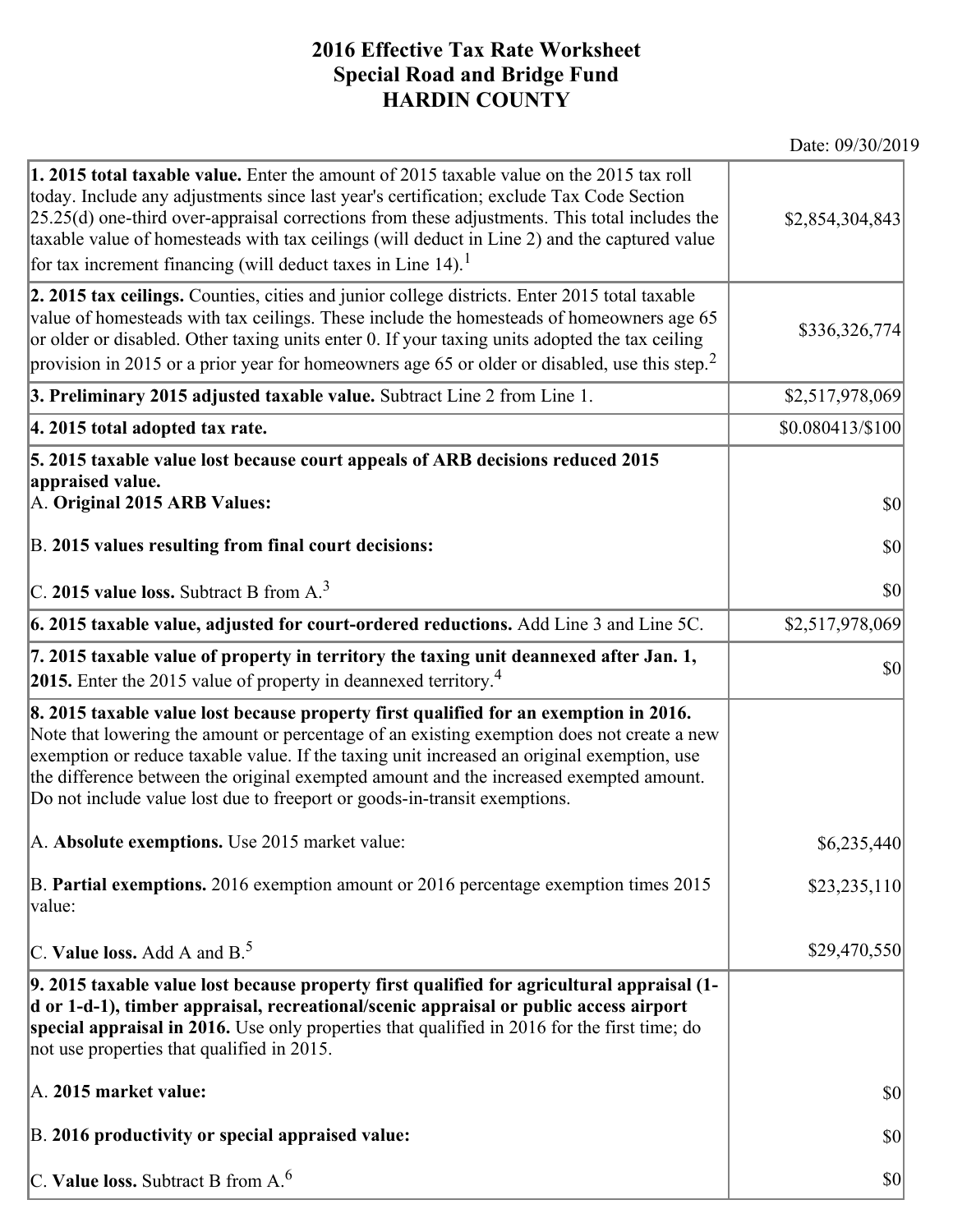| 10. Total adjustments for lost value. Add lines 7, 8C and 9C.                                                                                                                                                                                                                                                                                                                                                                                                                                                                                                                                                                                                                                                            | \$29,470,550    |
|--------------------------------------------------------------------------------------------------------------------------------------------------------------------------------------------------------------------------------------------------------------------------------------------------------------------------------------------------------------------------------------------------------------------------------------------------------------------------------------------------------------------------------------------------------------------------------------------------------------------------------------------------------------------------------------------------------------------------|-----------------|
| 11. 2015 adjusted taxable value. Subtract Line 10 from Line 6.                                                                                                                                                                                                                                                                                                                                                                                                                                                                                                                                                                                                                                                           | \$2,488,507,519 |
| 12. Adjusted 2015 taxes. Multiply Line 4 by Line 11 and divide by \$100.                                                                                                                                                                                                                                                                                                                                                                                                                                                                                                                                                                                                                                                 | \$2,001,083     |
| 13. Taxes refunded for years preceding tax year 2015. Enter the amount of taxes refunded<br>by the taxing unit for tax years preceding tax year 2015. Types of refunds include court<br>decisions, Tax Code Section 25.25(b) and (c) corrections and Tax Code Section 31.11<br>payment errors. Do not include refunds for tax year 2015. This line applies only to tax years<br>preceding tax year 2015.                                                                                                                                                                                                                                                                                                                 | \$1,579         |
| 14. Taxes in tax increment financing (TIF) for tax year 2015. Enter the amount of taxes<br>paid into the tax increment fund for a reinvestment zone as agreed by the taxing unit. If the<br>taxing unit has no 2016 captured appraised value in Line 16D, enter $0.8$                                                                                                                                                                                                                                                                                                                                                                                                                                                    | \$0             |
| 15. Adjusted 2015 taxes with refunds and TIF adjustment. Add Lines 12 and 13, subtract<br>Line $149$                                                                                                                                                                                                                                                                                                                                                                                                                                                                                                                                                                                                                     | \$2,002,662     |
| 16. Total 2016 taxable value on the 2016 certified appraisal roll today. This value<br>includes only certified values and includes the total taxable value of homesteads with tax<br>ceilings (will deduct in Line 18). These homesteads include homeowners age 65 or older or<br>disabled. <sup>10</sup>                                                                                                                                                                                                                                                                                                                                                                                                                |                 |
| A. Certified values:                                                                                                                                                                                                                                                                                                                                                                                                                                                                                                                                                                                                                                                                                                     | \$2,886,556,690 |
| B. Counties: Include railroad rolling stock values certified by the Comptroller's office:                                                                                                                                                                                                                                                                                                                                                                                                                                                                                                                                                                                                                                | \$15,109,257    |
| C. Pollution control exemption: Deduct the value of property exempted for the current tax<br>year for the first time as pollution control property:                                                                                                                                                                                                                                                                                                                                                                                                                                                                                                                                                                      | \$0             |
| D. Tax increment financing: Deduct the 2016 captured appraised value of property taxable<br>by a taxing unit in a tax increment financing zone for which the 2016 taxes will be deposited<br>into the tax increment fund. Do not include any new property value that will be included in<br>Line 21 below. <sup>11</sup>                                                                                                                                                                                                                                                                                                                                                                                                 | \$0             |
| E. Total 2016 value. Add A and B, then subtract C and D.                                                                                                                                                                                                                                                                                                                                                                                                                                                                                                                                                                                                                                                                 | \$2,901,665,947 |
| $ 17.$ Total value of properties under protest or not included on certified appraisal roll. $^{12}$                                                                                                                                                                                                                                                                                                                                                                                                                                                                                                                                                                                                                      |                 |
| A. 2016 taxable value of properties under protest. The chief appraiser certifies a list of<br>properties still under ARB protest. The list shows the appraisal district's value and the<br>taxpayer's claimed value, if any, or an estimate of the value if the taxpayer wins. For each of<br>the properties under protest, use the lowest of these values. Enter the total value. <sup>13</sup>                                                                                                                                                                                                                                                                                                                         | \$23,520,023    |
| B. 2016 value of properties not under protest or included on certified appraisal roll.<br>The chief appraiser gives taxing units a list of those taxable properties that the chief<br>appraiser knows about, but are not included in the appraisal roll certification. These<br>properties also are not on the list of properties that are still under protest. On this list of<br>properties, the chief appraiser includes the market value, appraised value and exemptions for<br>the preceding year and a reasonable estimate of the market value, appraised value and<br>exemptions for the current year. Use the lower market, appraised or taxable value (as<br>appropriate). Enter the total value. <sup>14</sup> | \$0             |
| C. Total value under protest or not certified. Add A and B.                                                                                                                                                                                                                                                                                                                                                                                                                                                                                                                                                                                                                                                              | \$23,520,023    |
| 18. 2016 tax ceilings. Counties, cities and junior colleges enter 2016 total taxable value of<br>homesteads with tax ceilings. These include the homesteads of homeowners age 65 or older                                                                                                                                                                                                                                                                                                                                                                                                                                                                                                                                | \$364,288,550   |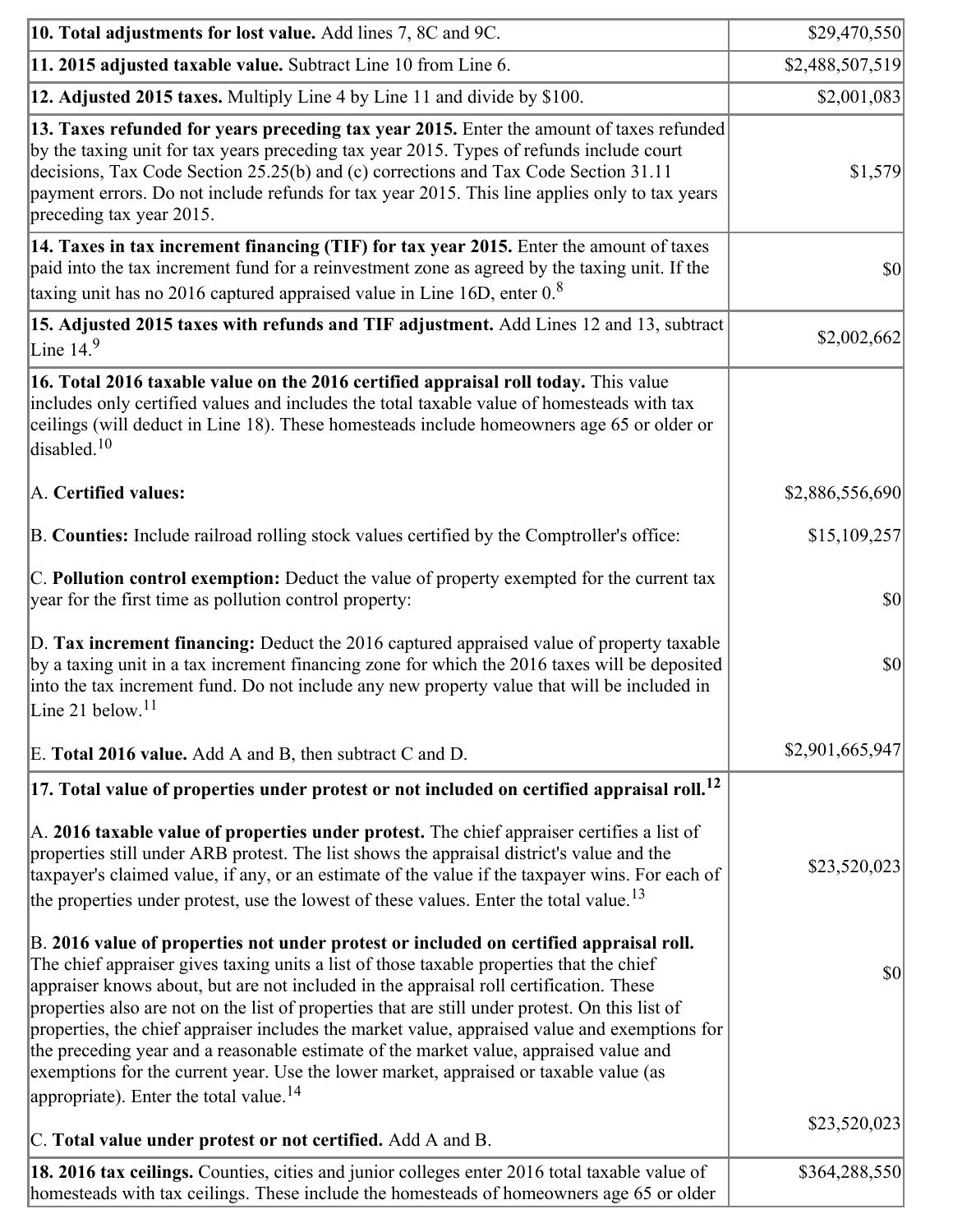| or disabled. Other taxing units enter 0. If your taxing units adopted the tax ceiling provision<br>$\left  \text{in } 2015 \text{ or a prior year for home owners age } 65 \text{ or older or disabled, use this step.} \right ^{15}$                                                                                                                                                                                                                                                                                                                                                                                                        |                  |
|----------------------------------------------------------------------------------------------------------------------------------------------------------------------------------------------------------------------------------------------------------------------------------------------------------------------------------------------------------------------------------------------------------------------------------------------------------------------------------------------------------------------------------------------------------------------------------------------------------------------------------------------|------------------|
| 19. 2016 total taxable value. Add Lines 16E and 17C. Subtract Line 18.                                                                                                                                                                                                                                                                                                                                                                                                                                                                                                                                                                       | \$2,560,897,420  |
| 20. Total 2016 taxable value of properties in territory annexed after Jan. 1, 2015.<br>Include both real and personal property. Enter the 2016 value of property in territory<br>$\vert$ annexed. <sup>16</sup>                                                                                                                                                                                                                                                                                                                                                                                                                              | \$0              |
| 21. Total 2016 taxable value of new improvements and new personal property located<br>in new improvements. New means the item was not on the appraisal roll in 2015. An<br>improvement is a building, structure, fixture or fence erected on or affixed to land. New<br>additions to existing improvements may be included if the appraised value can be<br>determined. New personal property in a new improvement must have been brought into the<br>taxing unit after Jan. 1, 2015, and be located in a new improvement. New improvements do<br>include property on which a tax abatement agreement has expired for $2016$ . <sup>17</sup> | \$49,378,650     |
| 22. Total adjustments to the 2016 taxable value. Add Lines 20 and 21.                                                                                                                                                                                                                                                                                                                                                                                                                                                                                                                                                                        | \$49,378,650     |
| 23. 2016 adjusted taxable value. Subtract Line 22 from Line 19.                                                                                                                                                                                                                                                                                                                                                                                                                                                                                                                                                                              | \$2,511,518,770  |
| <b>24. 2016 effective tax rate.</b> Divide Line 15 by Line 23 and multiply by $$100$ . <sup>18</sup>                                                                                                                                                                                                                                                                                                                                                                                                                                                                                                                                         | \$0.079739/\$100 |
| <b>25. COUNTIES ONLY.</b> Add together the effective tax rates for each type of tax the county<br>levies. The total is the $2016$ county effective tax rate. <sup>19</sup>                                                                                                                                                                                                                                                                                                                                                                                                                                                                   | \$0.571371/\$100 |

A county, city or hospital district that adopted the additional sales tax in November 2015 or in May 2016 must adjust its effective tax rate. The Additional Sales Tax Rate Worksheet sets out this adjustment. Do not forget to complete the Additional Sales Tax Rate Worksheet if the taxing unit adopted the additional sales tax on these dates.

<sup>1</sup>Tex. Tax Code Section  $26.012(14)$ <sup>2</sup>Tex. Tax Code Section  $26.012(14)$  $3$ Tex. Tax Code Section 26.012(13)  ${}^{4}$ Tex. Tax Code Section 26.012(15)  $5$ Tex. Tax Code Section 26.012(15)  ${}^{6}$ Tex. Tax Code Section 26.012(15)  $7$ Tex. Tax Code Section 26.012(13)  ${}^{8}$ Tex. Tax Code Section 26.03(c)

- $^{9}$ Tex. Tax Code Section 26.012(13)
- $10$ Tex. Tax Code Section 26.012(15)
- <sup>11</sup>Tex. Tax Code Section  $26.03(c)$
- <sup>12</sup>Tex. Tax Code Section  $26.01(c)$
- <sup>13</sup>Tex. Tax Code Section 26.04 and 26.041
- <sup>14</sup>Tex. Tax Code Section 26.04 and 26.041
- $15$ Tex. Tax Code Section 26.012(6)
- <sup>16</sup>Tex. Tax Code Section  $26.012(17)$
- <sup>17</sup>Tex. Tax Code Section  $26.012(17)$
- ${}^{18}$ Tex. Tax Code Section 26.04(c)
- <sup>19</sup>Tex. Tax Code Section 26.04(d)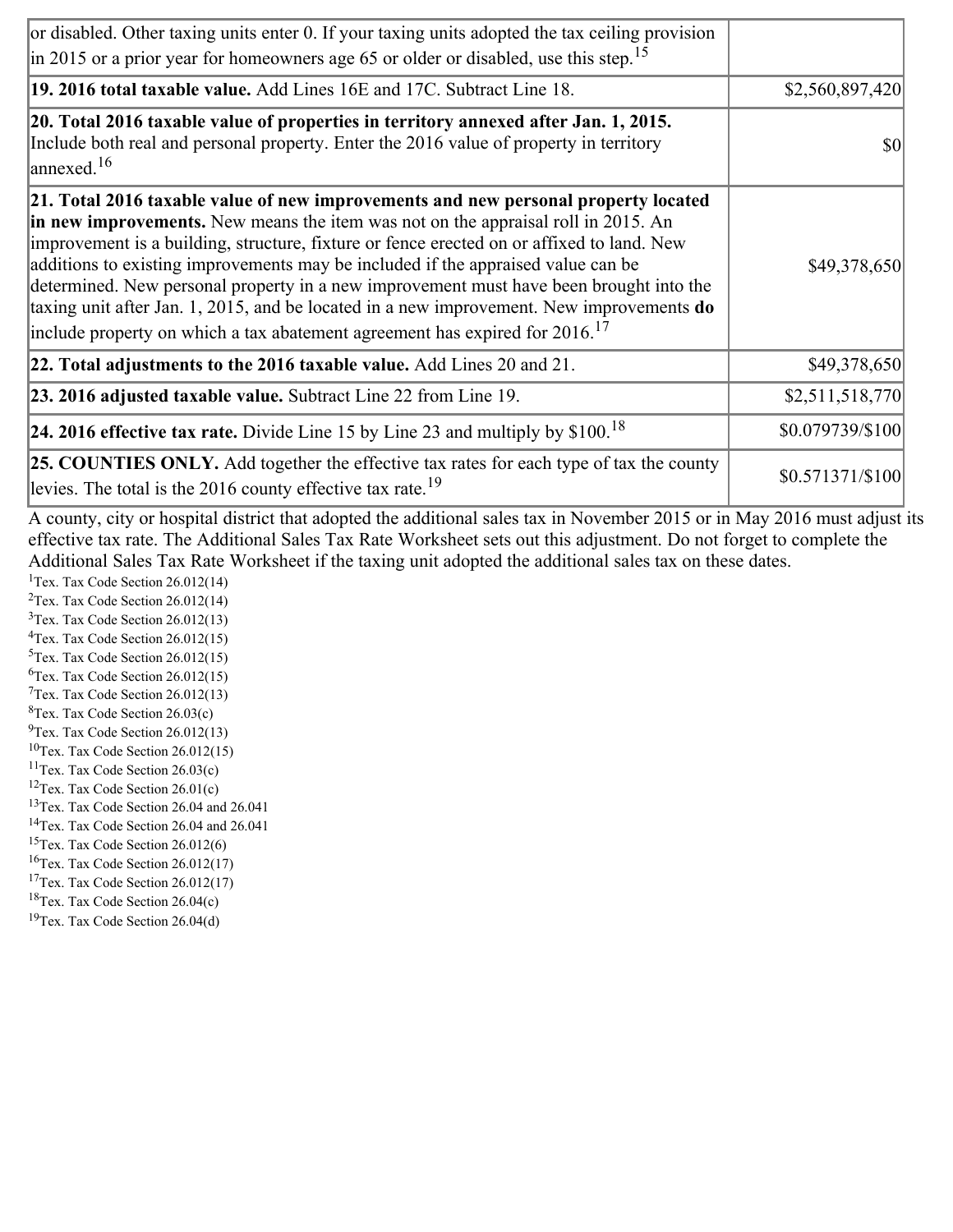## **2016 Rollback Tax Rate Worksheet Special Road and Bridge Fund HARDIN COUNTY**

Date: 09/30/2019

| 26. 2015 maintenance and operations (M&O) tax rate.                                                                                                                                                                                                                                                                                                                                                                                                                                                                                                                                                                                                                     | \$0.080413/\$100]                   |
|-------------------------------------------------------------------------------------------------------------------------------------------------------------------------------------------------------------------------------------------------------------------------------------------------------------------------------------------------------------------------------------------------------------------------------------------------------------------------------------------------------------------------------------------------------------------------------------------------------------------------------------------------------------------------|-------------------------------------|
| $ 27.2015$ adjusted taxable value. Enter the amount from Line 11.                                                                                                                                                                                                                                                                                                                                                                                                                                                                                                                                                                                                       | \$2,488,507,519                     |
| 28. 2015 M&O taxes.                                                                                                                                                                                                                                                                                                                                                                                                                                                                                                                                                                                                                                                     |                                     |
|                                                                                                                                                                                                                                                                                                                                                                                                                                                                                                                                                                                                                                                                         |                                     |
| $ A$ . Multiply Line 26 by Line 27 and divide by \$100.                                                                                                                                                                                                                                                                                                                                                                                                                                                                                                                                                                                                                 | \$2,001,083                         |
| B. Cities, counties and hospital districts with additional sales tax: Amount of additional<br>sales tax collected and spent on M&O expenses in 2015. Enter amount from full year's sales<br>tax revenue spent for M&O in 2015 fiscal year, if any. Other taxing units enter 0. Counties<br>exclude any amount that was spent for economic development grants from the amount of<br>sales tax spent.                                                                                                                                                                                                                                                                     | $ 10\rangle$                        |
| C. Counties: Enter the amount for the state criminal justice mandate. If second or later year,<br>the amount is for increased cost above last year's amount. Other taxing units enter 0.                                                                                                                                                                                                                                                                                                                                                                                                                                                                                | \$63,350                            |
| D. Transferring function: If discontinuing all of a department, function or activity and<br>transferring it to another taxing unit by written contract, enter the amount spent by the taxing<br>unit discontinuing the function in the 12 months preceding the month of this calculation. If<br>the taxing unit did not operate this function for this 12-month period, use the amount spent<br>in the last full fiscal year in which the taxing unit operated the function. The taxing unit<br>discontinuing the function will subtract this amount in H below. The taxing unit receiving<br>the function will add this amount in H below. Other taxing units enter 0. | $ 10\rangle$                        |
| E. Taxes refunded for years preceding tax year 2015: Enter the amount of M&O taxes<br>refunded in the preceding year for taxes before that year. Types of refunds include court<br>decisions, Tax Code Section 25.25(b) and (c) corrections and Tax Code Section 31.11<br>payment errors. Do not include refunds for tax year 2015. This line applies only to tax years<br>preceding tax year 2015.                                                                                                                                                                                                                                                                     | \$1,579                             |
| F. Enhanced indigent health care expenditures: Enter the increased amount for the<br>current year's enhanced indigent health care expenditures above the preceding tax year's<br>enhanced indigent health care expenditures, less any state assistance.                                                                                                                                                                                                                                                                                                                                                                                                                 | $\vert \mathbf{S} \mathbf{O} \vert$ |
| G. Taxes in TIF: Enter the amount of taxes paid into the tax increment fund for a<br>reinvestment zone as agreed by the taxing unit. If the taxing unit has no 2016 captured<br>appraised value in Line 16D, enter 0.                                                                                                                                                                                                                                                                                                                                                                                                                                                   | $ 10\rangle$                        |
| [H. Adjusted M&O Taxes. Add A, B, C, E and F. For taxing unit with D, subtract if<br>discontinuing function and add if receiving function. Subtract G.                                                                                                                                                                                                                                                                                                                                                                                                                                                                                                                  | \$2,066,012                         |
| 29. 2016 adjusted taxable value. Enter Line 23 from the Effective Tax Rate Worksheet.                                                                                                                                                                                                                                                                                                                                                                                                                                                                                                                                                                                   | \$2,511,518,770                     |
| 30. 2016 effective maintenance and operations rate. Divide Line 28H by Line 29 and<br>multiply by \$100.                                                                                                                                                                                                                                                                                                                                                                                                                                                                                                                                                                | \$0.082261/\$100                    |
| 31. 2016 rollback maintenance and operation rate. Multiply Line 30 by 1.08.                                                                                                                                                                                                                                                                                                                                                                                                                                                                                                                                                                                             | \$0.088841/\$100                    |